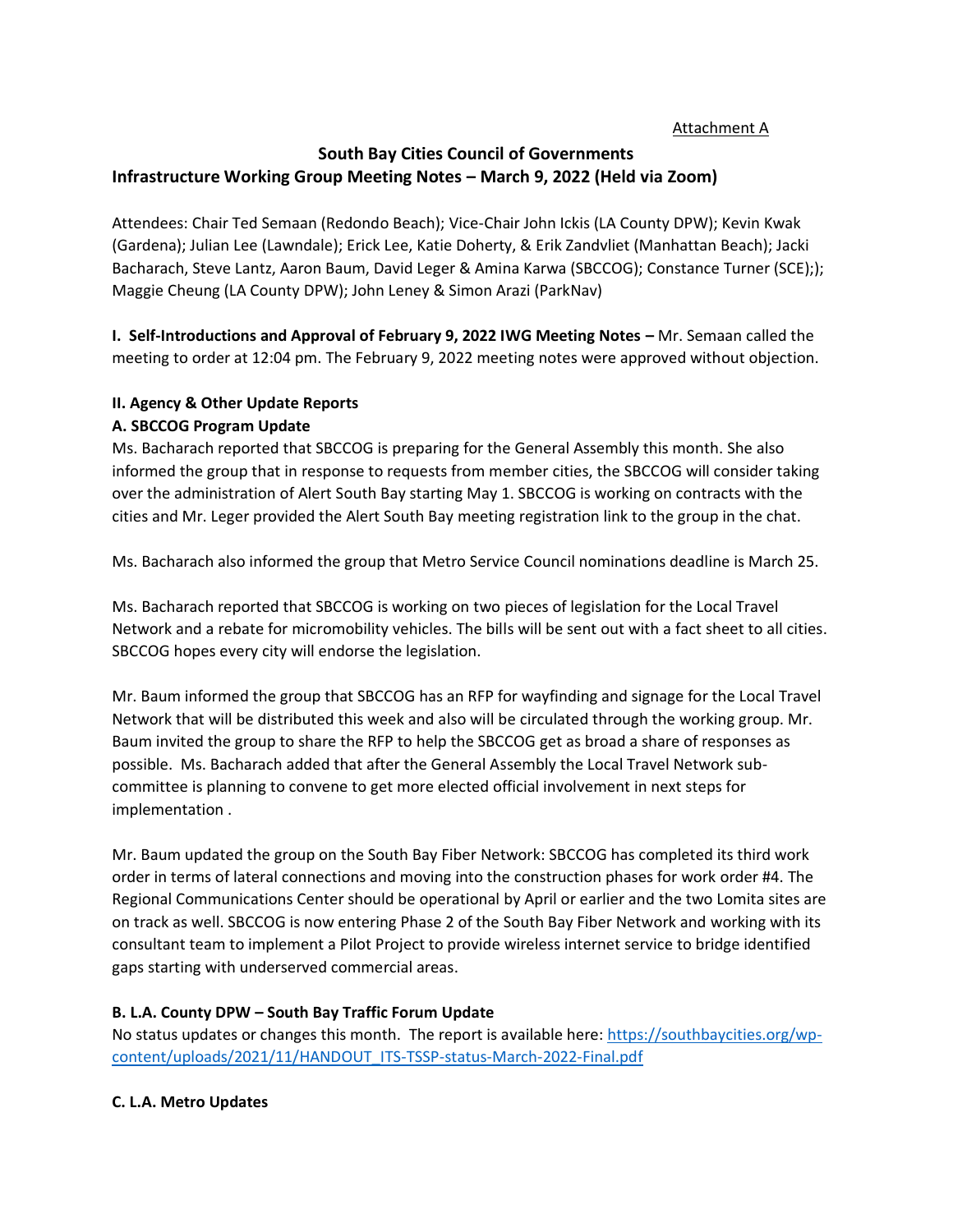#### **1. L.A. Metro Board Actions:**

Ms. Bacharach reported that SBCCOG met with Metro staff on their proposed operating plan for the Crenshaw-LAX line. Metro is expected to bring the item to the April Transportation Committee meeting and Metro Board. The SBCCOG Transportation Committee may consider taking a position to the SBCCOG Board.

## **2. Metro TAC & Streets and Freeway Subcommittee Actions**

No updates this month.

Mr. Semaan announced that. Elias Sassoon and Gilbert Marquez have accepted their position in the TAC sub-committee as member and alternate respectively.

## **D. Caltrans South Bay Projects Update**

No updates this month.

## **III. Measure R and Measure M Metro Budget Request Updates**

Mr. Lantz informed the group that the SBCCOG Board approved the Measure R and Measure M Metro budget requests in February. Mr. Lantz expects Metro to accept the Measure R budget requests in June/July and Measure M around August/September. Once the Metro board has approved the projects' funding requests, project lead agencies may initiate funding agreements with Metro staff.

## **IV. Metro Construction Market Analysis – Construction Cost Increase Index (Attachment B)**

Mr. Lantz explained that after numerous cost overruns on its capital projects, the Metro Board requested an assessment of what construction projects can reasonably be completed without facing new budget shortfalls. There is also concern that Metro does not have adequate funding to operate the expanded network it is currently planning/building.

Ms. Bacharach added that Metro needs to not only evaluate what it costs to build the network but operate it at an effective level of service. Infrequent or badly maintained service due to lack of operational funds would not be attractive to riders.

#### **V. Metro I-405 CMCP Projects List**

Mr. Lantz explained that Metro is drafting a Comprehensive Multi-Modal Corridor Plan which is required to be eligible for State SB-1 Solutions for Congested Corridors Program funding. Metro's project team has prepared a list of hundreds of potentially eligible local projects. Mr. Lantz urged the group to verify the projects listed and return any corrections to Mr. Leger by April 11. Mr. Leger explained that the goal is to not eliminate projects from the list because they would then be ineligible for funding even if the scope was potentially eligible under th grant program or other grant programs.

# **VI. Spotlight Presentation: ParkNav "Intelligent Parking Solutions for Smart Cities" – John Leney, Vice President, ParkNav**

Mr. Leney and Mr. Arazi introduced the group to ParkNav's services and products which use big data, machine learning, and artificial intelligence to predict parking availability information for both on/off street parking. Local jurisdictions can use the service for parking management and planning studies. Their full presentation is available online here: [https://southbaycities.org/wp-](https://southbaycities.org/wp-content/uploads/2021/11/PRESENTATION_Parknav-Overview-South-Bay-Cities-Council-09Mar2022-.pdf)